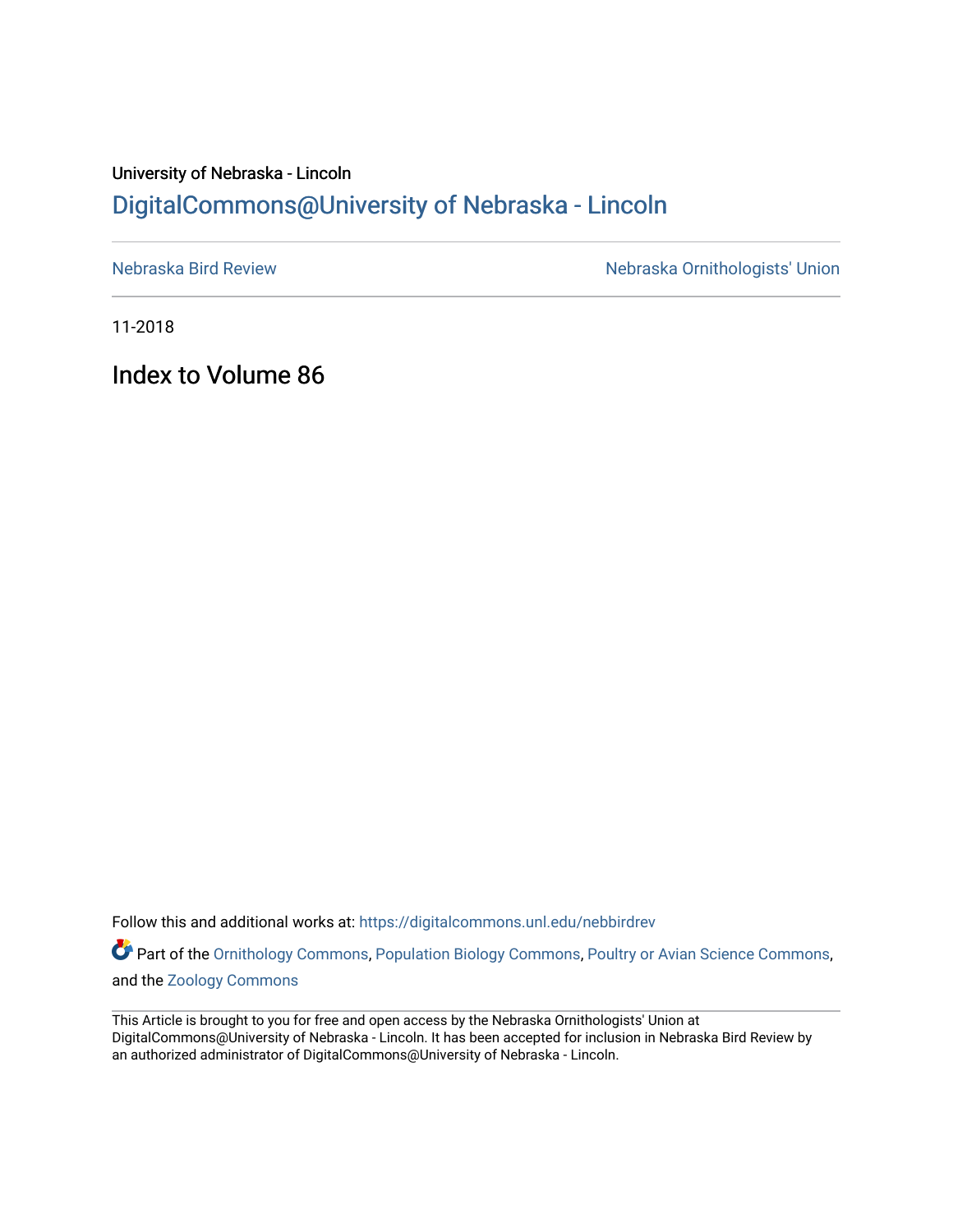Aguillon, Stepfanie 103 Akers, Danny 5, 148 Alred, Ashley 52 Chris 52 Altmann, J. 179 Anderson, Molly 103 Anhinga 137 *Anser albifrons frontalis 7 gambelli* 7 Archibald, G. W. 180 Arcilla, Nicole 44 Arp, Dennis 53 Don 124-127 Laura 127 Arthur, Noah 6, 9, 12, 52, 142 Aubushon, Cathy 44 Dorothy 44 Avocet, American 28, 63, 91, 110, 154 Bachel, Elaine 53 Baker, B. W. 179 Banks, Tim 53 Barbaro, Carla 4, 45, 53 Badura, Laurel 142 Baicich, P. J. 174 Baldassarre, G. 98 Baldera, Laura (see Badura, Laurel) Barquest, G. 174 Barta, Dina 53 Bathke, Mark 45 Beach, Carolyn 103 Bean-Goose, Taiga 133 Beard, Collen 45 Beck, Jean 142 Becker, Wendy 6, 45, 53, 142, 148 Bedows, Elliott 5, 44, 45, 53, 103, 148 Behrends, Garrett 53 Beisel, Keegan 44 Matthew 44, 45 Benedict, R. A. 174 Benkis, Mike 45, 142 Bennett, Sam 68 Bents, Eric 5, 25, 142, 148 Beringer, Alison 90

#### **Bittern** American 28, 67, 92, 113, 156, 188 Least 67-68, 113, 156 Blackbird, Brewer's 30, 42-43, 84, 95, 121-122, 164 Red-winged 29, 30, 31, 33, 42-43, 84, 95, 121, 164, 190 Rusty 3, 30, 42-43, 84, 164 Yellow-headed 29, 84, 95, 121, 164, 190 Blankenau, Laurine 44 Bleich, Alison 44 Bluebird, Eastern 18, 32, 40-41, 78, 94, 118, 162, 182-183, 185, 189 Mountain 18, 32, 41, 78, 90, 94, 118, 162, 171 Bly, Bart 173 Bobolink 84, 95, 121, 164 Bobwhite, Northern 10, 34-35, 59, 102, 107, 150-151, 187 Booby, Brown 136-137 Bouma, Judy 44 Bowes, Jo Ann 53 Bowman, Matthew 103 Bradley, Scott 6, 53, 142 Brambling 138 Brandt, D. A. 180 Brant 57, 135 Breckbill, Anita 45, 53, 90 Brees, Aaron 142 Breitkreutz, Brad 44 Brenner, Stephen 148 Brewer, Stephen 6 Brinley Buckley, E. M. 179 Britton, Tanja 53 Will 103 Brogie, Ben 142 Ed 5, 45, 53, 103, 142, 148, 153, 173 Lee 5, 53, 103 Mark 5, 53, 79, 103, 131-142, 148 Brokaw, Ariane 45 Brooks, Tayler 103 Brott, Eugene 44 Norma 4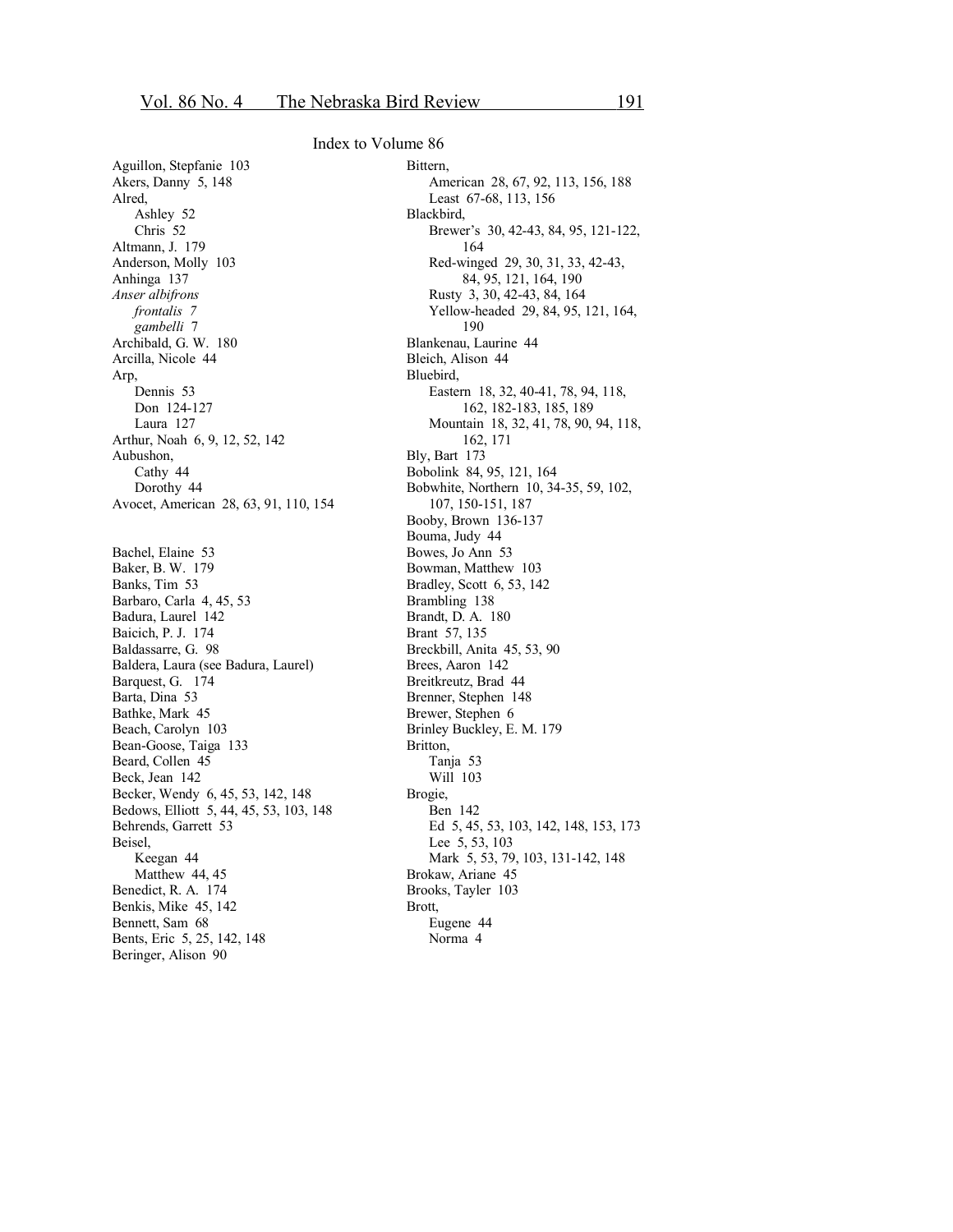Brown, Barbara 4, 53, 103, 142, 148 Charlene 45 Linda R. 45 Mary Bomberger 44, 45 Monte 45 Myrna 44 Bruce, Delanie 45 Bruen-Morningstar, Iza 53 Brunet, Donna 53 Bruno, Rexanne 103 *Bubo virginianus arcticus* 3 *occidentalis* 15 *pallescens* 15 *subarcticus* 15 *wapacuthu* 15 Bufflehead 9, 31, 34-35, 58, 91, 107, 150 Bunting, Indigo 23, 89, 95, 123, 147, 167, 186 Indigo x Lazuli 89, 186 Lark 82, 95, 120, 163, 190 Lazuli 89, 95, 123, 167, 186 Snow 20, 40-41, 82, 163 Burns, K. J. 142 Burrus, Oliver 103 Bushong, Jack 148 Ryan 148 *Buteo jamaicensis abieticola* 3, 14, 70 *borealis* 14, 70, 158 *calurus* 14, 70, 115, 158 *harlani* 15, 71, 158 *kriderii* 14, 70 Cade, B. S. 179 Campagna, Amy 44 Cannings, R. J. 174 Canvasback 8, 34-35, 58, 91, 106, 150, 187 Carbonell, Julianne 45 Cardinal, Northern 30, 33, 42-43, 88, 95,102, 123, 147, 167, 190 Carlini, John 22, 26, 28, 44, 53, 96, 103, 148 Carver, Cameron 4 Cassady, Rob 53 Catbird, Gray 19, 80, 94, 119, 147, 162, 183, 189 *Catharus gutatus auduboni* 51, 79-80

Cave, Mark 45 Caven, Andrew 53, 175-180 Cerizo, Michael 142 Chalen, Elizabeth 45 Chat, Yellow-breasted 84, 95, 121, 135, 164, 183-184 Chesser, R. T. 142 Chickadee, Black-capped 18, 31, 40-41, 77, 94, 118, 161, 182, 184, 189 Mountain 77, 141, 161 Childers, Colleen 44, 53, 103 Chuck-will's-widow 61, 108, 151 Cicero, C. 142 Clark, Steve 53 Virginia 6, 45, 53 Clausen, Mary 44, 45, 53, 103, 148 Cole, Ann 45 Pat 45 Collinson, Jeremy 103 Coohill, Aidan 53 Cooley, Sheryl 21 Coot, American 11, 36-37, 62, 91, 110, 154, 187 Corman, Jen 5, 53, 103, 148 Kelly 5, 53, 104 Cormorant, Double-crested 13, 36-37, 67, 92, 113, 156, 188 Neotropic 67, 113, 137, 156 Counties Adams 63, 64, 106, 113, 141 Antelope 16, 51, 57, 68, 75, 76, 78, 110, 122, 151, 164, 167, 169, 173 Arthur 154 Banner 109, 117, 119, 121, 161, 163 Blaine 151, 160, 169, 187-190 Boone 158, 160, 167, 169 Box Butte 73, 88, 89, 91-95, 107, 110, 122 Boyd 72 Brown 23, 74, 86, 87, 108, 116, 117, 121, 122, 147, 158, 159, 186- 190 Buffalo 8, 10, 11, 14, 16, 18, 20, 57, 63, 65, 73, 75, 76, 78, 81, 83, 84, 106, 108, 112, 117, 118,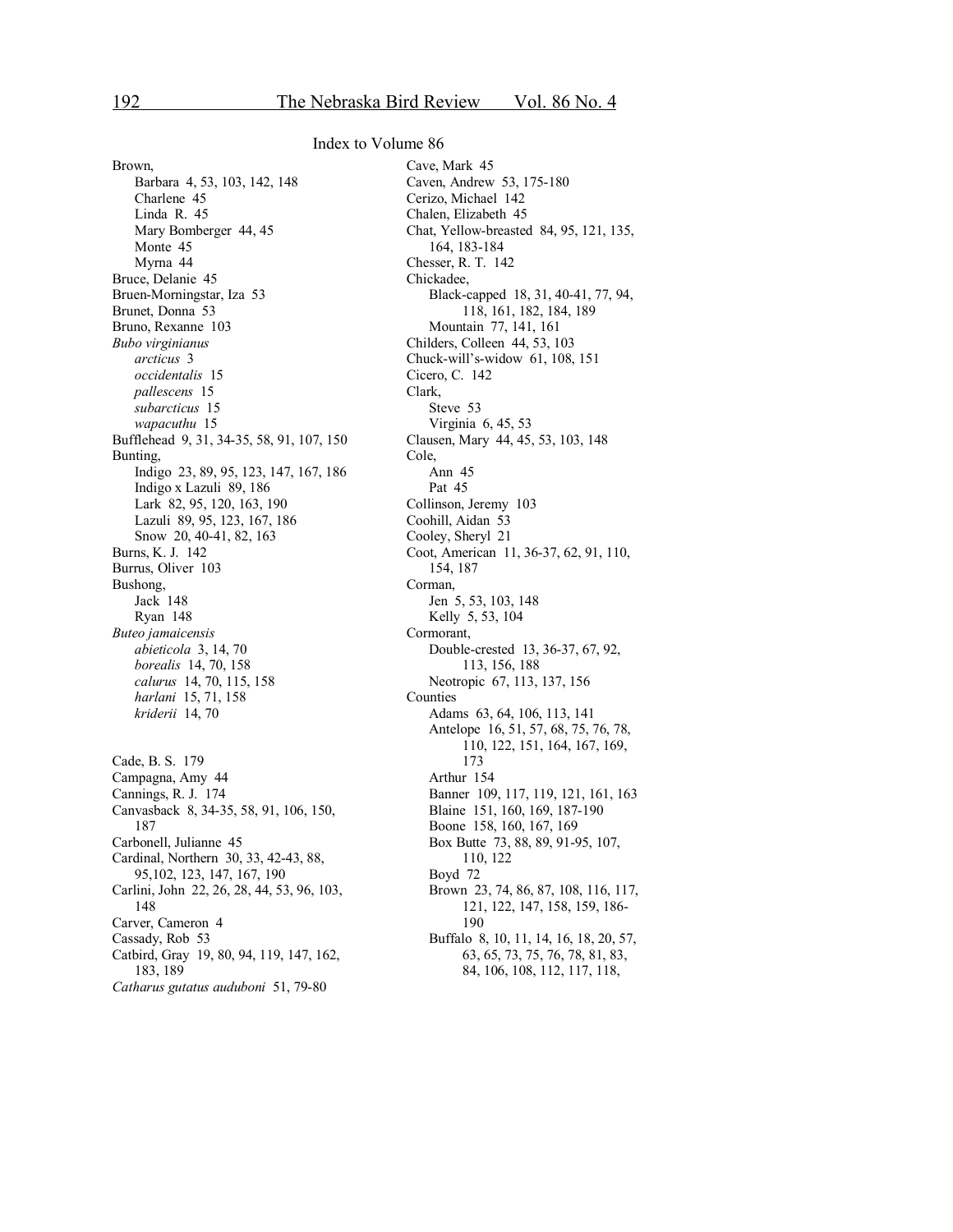Counties, continued Buffalo, continued 121, 138, 151, 158, 160, 161, 162, 163, 166, 167, 186 Burt 3, 8, 9, 15, 16, 29, 81, 135, 155, 161 Butler 106, 111, 112 Cass 18, 21, 30, 60, 77, 80, 81, 82, 86, 87, 136, 141, 160, 163 Cedar 7, 16, 17, 18, 58, 59, 82, 159, 162 Chase 60, 76, 82, 114, 117, 120, 121 Cherry 24, 59, 62, 66, 70, 72, 74, 77, 78, 80, 87, 88, 106, 111, 112, 116, 117, 122, 123, 150, 169, 173, 186-190 Cheyenne 122 Clay 62, 69, 105, 115, 158 Cuming 81, 107, 119 Custer 16, 70, 88, 114, 158, 162, 163 Dakota 58, 73, 74, 81, 110, 112, 150, 154, 156, 158, 159 Dawes 18, 19, 51, 58, 60, 62, 63, 68, 73, 74, 75, 76, 77, 80, 83, 85, 89, 91-95, 114, 117, 119, 120, 121, 122, 123, 138, 141, 162, 167, 169, 170, 173 Dawson 84, 141, 154, 160, 162 Deuel 70, 87, 88 Dixon 10, 16, 30, 72, 107, 108, 147, 159, 165, 169, 173 Dodge 17, 27, 58, 68, 70, 75, 78, 81, 83, 86, 105, 156, 157, 160, 163, 164 Douglas 7, 21, 24, 25, 26, 27, 28, 57, 65, 68, 74, 80, 84, 88, 108, 113, 115, 118, 139, 140, 150, 151, 155, 157, 161, 162, 163, 165, 167 Dundy 58, 59, 60, 76, 117, 158, 160, 167 Fillmore 16, 63 Franklin 11, 68, 78, 84 Frontier 72, 87, 121, 141 Furnas 15, 17, 72, 76, 110, 121 Garden 10, 28, 30, 62, 68, 72, 78, 102, 106, 107, 111, 112, 119, 120, 121, 122, 138, 150, 169, 170, 173 Garfield 23, 60, 64, 72, 75, 88, 155, 164 Gosper 57, 114, 121

Counties, continued Grant 57, 58, 59, 74, 76, 80 Greeley 11, 82 Hall 7, 10, 11, 22, 30, 57, 59, 60, 62, 63, 67, 68, 72, 75, 78, 80, 83, 85, 86, 87, 88, 102, 113, 114, 116, 121, 160 Hamilton 62, 162 Harlan 6, 8, 12, 16, 17, 18, 20, 30, 72, 135, 136, 156 Hitchcock 8, 60, 76 Holt 62, 105, 118, 121, 122, 164 Hooker 73, 77, 88 Howard 11, 72, 106, 108 Jefferson 61 Johnson 169 Kearney 57, 77, 82, 83, 84, 115, 159 Keith 6, 7, 9, 13, 17, 30, 51, 59, 66, 71, 72, 74, 75, 76, 83, 113, 114, 116, 117, 119, 140, 158, 161, 162, 173 Keya Paha 81, 108, 109, 111, 121, 186-190 Kimball 11, 17, 18, 30, 63, 82, 88, 117, 119, 160, 161, 165, 167, 168, 173 Knox 15, 58, 61, 64, 66, 68, 76, 108, 109, 113, 119, 137, 139, 151, 153, 156, 159, 162, 164, 167, 169, 173 Lancaster 9, 13, 14, 17, 18, 21, 22, 23, 25, 26, 28, 29, 30, 58, 61, 62, 63, 64, 65, 67, 69, 70, 71, 73, 74, 75, 77, 80, 81, 83, 84, 86, 89, 96-97, 102, 105, 106, 108, 110, 111, 112, 114, 115, 116, 118, 120, 125, 136, 137, 138, 139, 155, 157, 158, 163, 165, 166, 167 Lincoln 7, 11, 13, 16, 29, 60, 62, 68, 72, 76, 81, 88, 105, 111, 114, 116, 120, 121, 137, 141, 150, 157, 158, 160, 166, 169, 173 Logan 123 Loup 7, 10, 14, 30, 64, 78, 81, 86, 87, 116, 118, 139, 167 Madison 17, 76, 77, 107, 115, 121, 122, 150 McPherson 88 Merrick 18, 78, 83, 156 Morrill 11, 68, 75, 106, 107, 156 Nemaha 83, 85, 108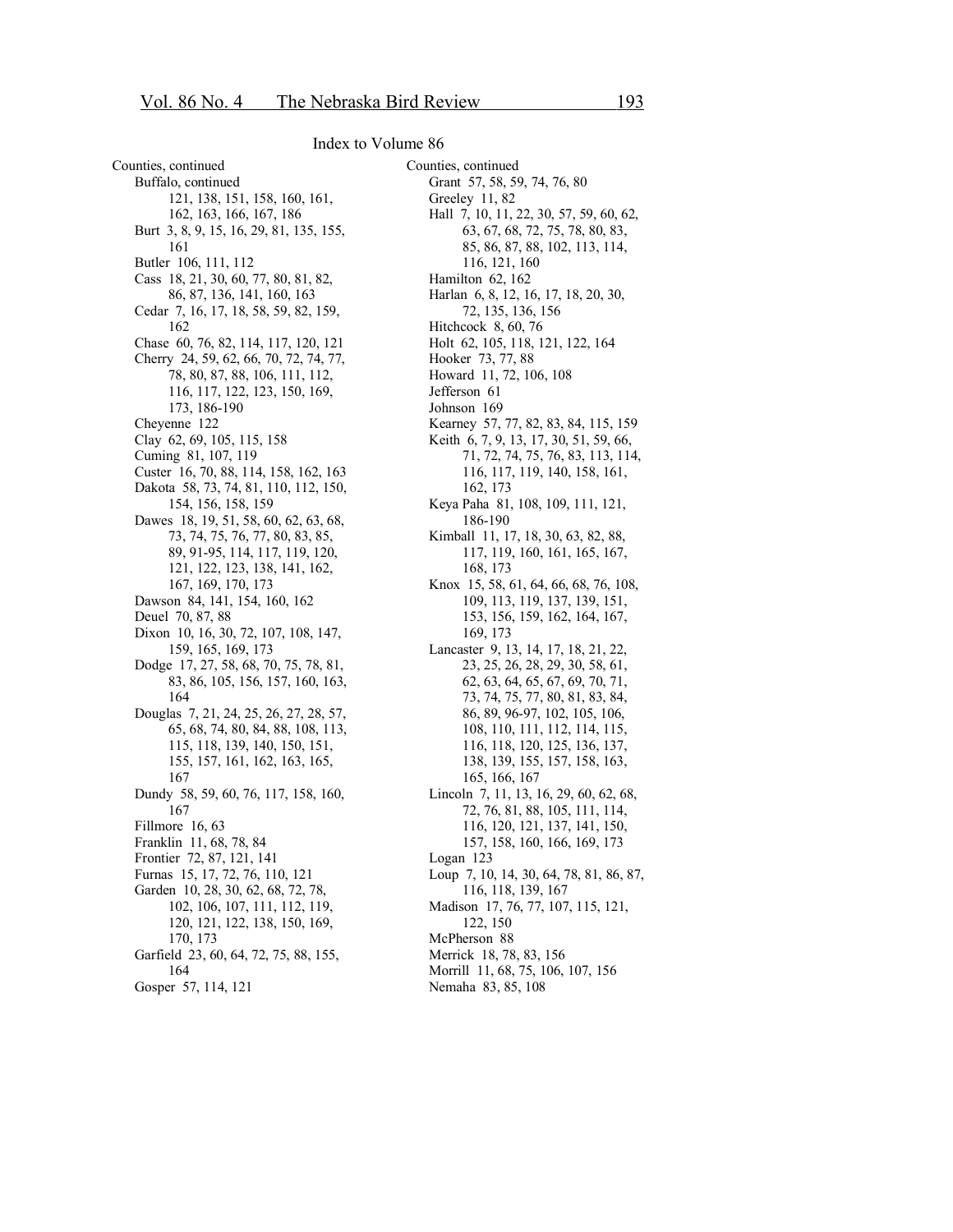Counties, continued Nuckolls 20, 76 Otoe 14, 84, 85, 102, 118, 167 Pawnee 120, 142, 160 Perkins 58, 70, 107, 117 Phelps 11, 81, 108, 118, 138, 150 Pierce 20, 51, 76 Platte 7, 16, 68, 69, 102, 113, 119, 140, 153, 164 Polk 72, 75, 106, 110, 111, 112, 150, 151, 154, 155, 156, 158 Red Willow 14, 17, 78, 87 Richardson 67 Rock 62, 65, 82, 108, 110, 140, 154, 162, 186-190 Saline 83, 85, 87, 137 Sarpy 9, 14, 16, 20, 23, 27, 30, 58, 69, 73, 106, 112, 114, 118, 122, 136, 138, 141, 161, 165, 166, 169 Saunders 13, 16, 27, 30, 63, 64, 67, 72, 78, 82, 83, 87, 110, 111, 113, 117, 151, 152, 155, 157, 158 Scotts Bluff 9, 11, 19, 20, 30, 51, 58, 59, 60, 62, 64, 68, 69, 74, 75, 76, 87, 88, 91-95, 102, 107, 109, 110, 111, 112, 114, 117, 119, 120, 121, 123, 139, 140, 152, 153, 156, 160, 161, 162, 163, 164, 165, 167, 168, 169, 170, 173 Seward 16, 24, 25, 28, 61, 63, 64, 65, 80, 81, 116, 153 Sheridan 11, 16, 19, 22, 57, 59, 62, 67, 68, 70, 73, 74, 76, 77, 80, 83, 85, 91-95, 105, 107, 109, 118, 119, 120, 139, 156, 158, 161, 163, 169, 173 Sherman 29, 121, 164 Sioux 71, 73, 74, 78, 80, 82, 83, 84, 86, 89, 91-95, 107, 110, 115, 116, 117, 120, 121, 122, 150, 158, 160, 161, 162, 163, 168, 173 Stanton 29, 72, 76, 81, 84, 114, 121 Thayer 116, 128-130 Thomas 59, 61, 72, 74, 78, 116, 122, 169, 170, 173 Thurston 167 Valley 64, 164

Counties, continued Washington 11, 15, 16, 20, 24, 30, 7 3, 77, 84, 87, 107, 108, 113, 119, 123, 135, 151, 154, 156 Wayne 29, 77, 78, 88 Webster 59, 72, 77, 80, 81, 82 Wheeler 165 York 68, 109, 120 Cowbird, Brown-headed 30, 42-43, 84, 95, 121, 164, 190 Crane, Common 63 Sandhill 11, 32, 36-37, 51, 62, 102, 110, 154, 175-180, 186, 187 Whooping 11, 63, 154 Crawford-Rose, Kathleen 45, 104 Creeper, Brown 18, 40-41, 77, 118, 161 Crews, Craig 26 Croft, Colin 4, 53, 102, 104, 110, 117, 148, 152, 153 Croshaw, Charlotte 53, 104, 148 Crosley, Cinda 53 Crossbill, Red 19, 23, 33, 40-41, 81, 94, 119, 147, 163 White-winged 3, 19, 81, 139 Crow, American 17, 40-41, 76, 93, 117, 161, 189 Cuckoo, Black-billed 61, 108, 151 Yellow-billed 60, 108, 151, 187 Cummins, Vern 45 Cummiskey, Therese 104 Curlew, Eskimo 133 Long-billed 64, 89, 92, 111, 133, 154 Currier, P. J. 179 Curtis, Tony 44 Czubek, Thomas 53 DaRugna, Olivia 6, 53, 104, 148 Dather, Allyson 53 Davis, C. A. 180 Nathan 53 Dealey, Jerry 44 Mindy 44 Deeds, Linda 5

Deihl, Colin 53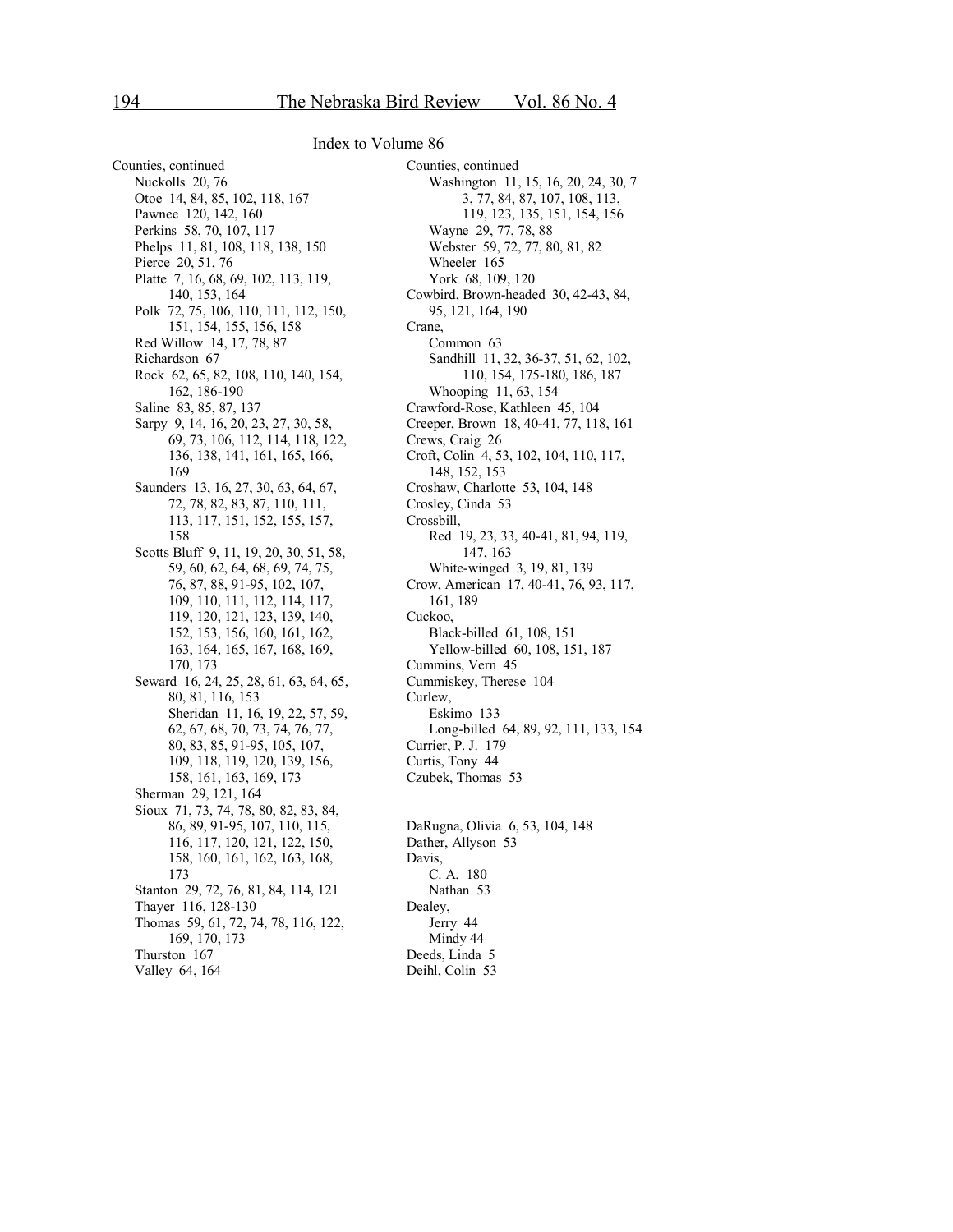Deininger, Todd 6 DeLara, Kathy 5, 45, 53, 58, 89, 104, 110, 142, 148 Dengler, Carla 53 Dettweiler, Marin 175-180 Devries, Brian 104 Dexter, Coen 4 DiBernard, Barbara 45 Dickcissel 3, 30, 33, 43, 89, 95, 123, 167, 190 Dickerson, Cheryl 44, 53 Dietrich, Roger 6, 53, 148 Dinan, Kenny 45 Lauren 44, 45 Dinsmore, Stephen J. 6, 44 Dolezal, Teri 45 Dove, Eurasian Collared- 10, 31, 36-37, 59, 91, 108, 151, 187 Mourning 3, 11, 36-37, 60, 91, 108, 151, 187 White-winged 11, 27, 31, 37, 51, 60, 108, 151 Dowitcher, Long-billed 64, 92, 111, 134, 155, 188 Short-billed 64, 92, 111, 134, 155 Downes, Scott 53 Sierra 53 Drahota, Jeff 142 Drewien, R. C. 180 Drilling, Nancy 172, 174 Ducey, James E. 53, 62 Duck, American Black 8, 58, 133 Harlequin 3, 8-9, 135 Long-tailed 9, 21, 58, 150 Mottled 133 Ring-necked 8, 34-35, 58, 106, 150 Ruddy 10, 34-35, 59, 91, 107, 150, 187 Tufted 58 Wood 7, 34-35, 57, 91, 106, 107, 150, 187 Dueker, Jeanne 5 Duey, Ann 45 Dave 45 Dunbar, Paul 6, 44, 53, 142 Dunkle, Warren 45

Dunlin 64, 111, 133, 154 Dunn, J. L. 142 Dunning, Kathy Mihm 5, 53, 142 Dwyer, D. F. 180 Pat 148 Dykstra, Curtis 104 Eades, Rick 6, 53 Eagle, Bald 14, 15, 32, 38-39, 70, 114, 156, 188 Golden 15, 70, 89, 92, 114, 156 Earsley, Meg 104 Edlund, Alyssa 54 Edwards, Boni 4, 45, 54, 104, 142, 148 Egret, Cattle 68, 114, 156, 188 Great 51, 68, 92, 113-114, 156 Reddish 22, 102, 113, 114 Snowy 68, 114, 147, 156 Einemann, Larry 5, 44, 45, 54, 104, 148 Ellarson, R. 174 Ellis, D. H. 180 Mike 5 Ely, C. A. 98 Dave 5, 142, 148 Emerson, Kimberly 54 Estep, Gregory 54 Susan 54 Etherton, Jim 44, 54 Faas, Andrea 45 *Falco columbarius columbarius* 17 *richardsonii* 17, 159 Falcon, Peregrine 17, 74, 116, 159, 189 Prairie 17, 32, 38-39, 74, 89, 93, 116, 159 Falzgraf, Nelli 45 Faulkner, D. W. 98 Ferring, Linda 44, 45 Fickle, Erich 104 Luella 104 Filipi, Amanda 90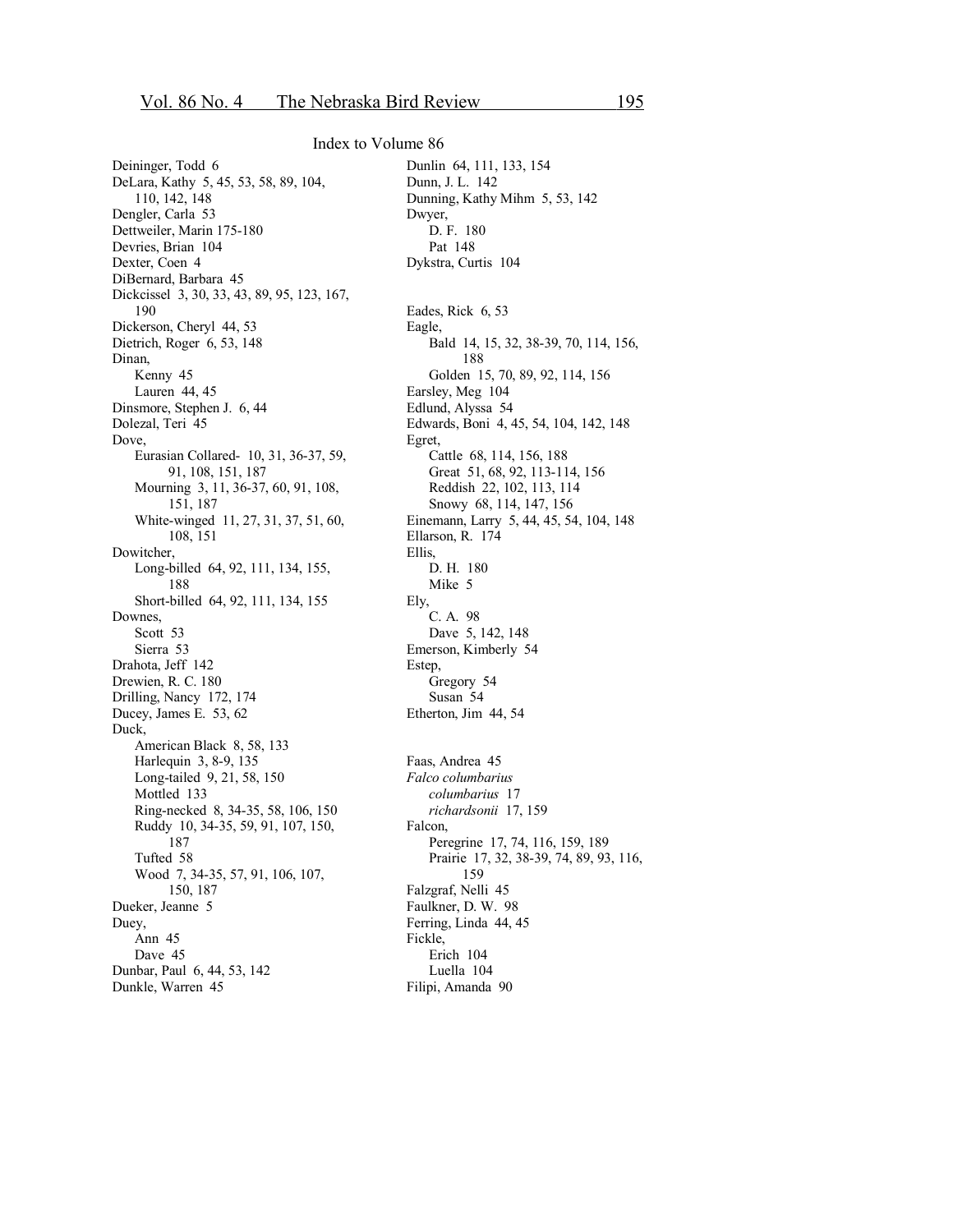Finch, Betsy 142 Finch, Cassin's 19, 81, 163 House 19, 40-41, 81, 94, 119, 162, 190 Purple 19, 40-41, 81, 162 Fisher, A. 127 Flack, William 6, 44, 45, 54, 89, 104, 142, 148, 186 Flicker, Northern 16-17, 25, 38-39, 73, 93, 115-116, 158, 171, 189 intergrades 116, 186 Red-shafted 16-17, 38-39, 73, 115- 116, 158, 182, 186 "Salmon-shafted" 73 Yellow-shafted 38-39, 186 Flohr, Rita 54, 113 Flycatcher, Acadian 74, 116 Alder 74, 116, 160 Cordilleran 74, 89, 93, 116, 160 Dusky 74, 160 Gray 74, 147, 160 Great Crested 75, 93, 160, 171, 189 Hammond's 74, 160 Least 74, 93, 116, 147, 160, 182 Olive-sided 74, 116, 159, 189 Scissor-tailed 75, 116, 128-130, 160 Vermilion 75, 138 Willow 74, 116, 147, 160, 182 Yellow-bellied 74, 116, 160 Ford, Deb 148 Mike 44 Forehead, Chelsea 54 Formanik, Lisa 45 Freed, Steven 104 Freeman, P. W. 174 Frigatebird sp. 136 Fruend, Jennifer 44 Fuchs, Bob 45 Furman, Andrew 4, 44, 54, 142, 148

Gaard, Grace 45 Gadwall 8, 34-35, 57, 91, 106, 133, 150, 187 Gallinule, Common 62, 153-154 Gannon, Tom 6, 22, 54, 104, 142, 148 Garcia, Liz 148 Gardner, Richard 44

Garganey 133, 150 Garvin, Matthew 54, 61 Gast, Jim 54 Geiser, Julie 45 Geluso, Keith 173, 174 Genoways, H. H. 174 Gentry, Donald 5 Gerber, D. 180 Gerten, Robert 23, 44, 54 Gesualdo, Dan 5 Gierke, Linda 44 Gieseking, Jerry 142 Gnatcatcher, Blue-gray 78, 94, 118, 162 Godwit, Hudsonian 64, 111, 133, 147, 154 Marbled 64, 92, 111, 133, 154 Goldeneye, Barrow's 9, 58, 150 Common 9, 34-35, 58, 150 Goldfinch, American 20, 40-41, 81, 94, 119, 163, 183-184, 190 Lesser 3, 20, 51, 81, 94, 119, 141, 163 green-backed 51 Gooby, Katie 54, 148 Goose, Cackling 7, 34-35, 57, 91, 106 Canada 6, 7, 34-35, 57, 91, 96, 106, 187 "domestic" 104 Emperor 133 Graylag 105 Greater White-fronted 6-7, 31, 34-35, 57, 105, 133 Tule 6 Ross's 6, 7, 31, 34-35, 57, 105, 133 Snow 6, 31, 34-35, 56, 57, 105, 133 Swan 105 Taiga Bean- 133 Goshawk, Northern 14, 32, 38-39, 70, 114, 156 Goulart, Chris 4, 54 Grackle, Common 30, 42-43, 85, 95, 122, 165, 190 Great-tailed 30, 33, 42-43, 85, 95, 122, 165 Grebe, Clark's 10, 36-37, 59, 91, 108, 151 Eared 10, 59, 91, 108, 151 Horned 10, 59, 108, 151, 187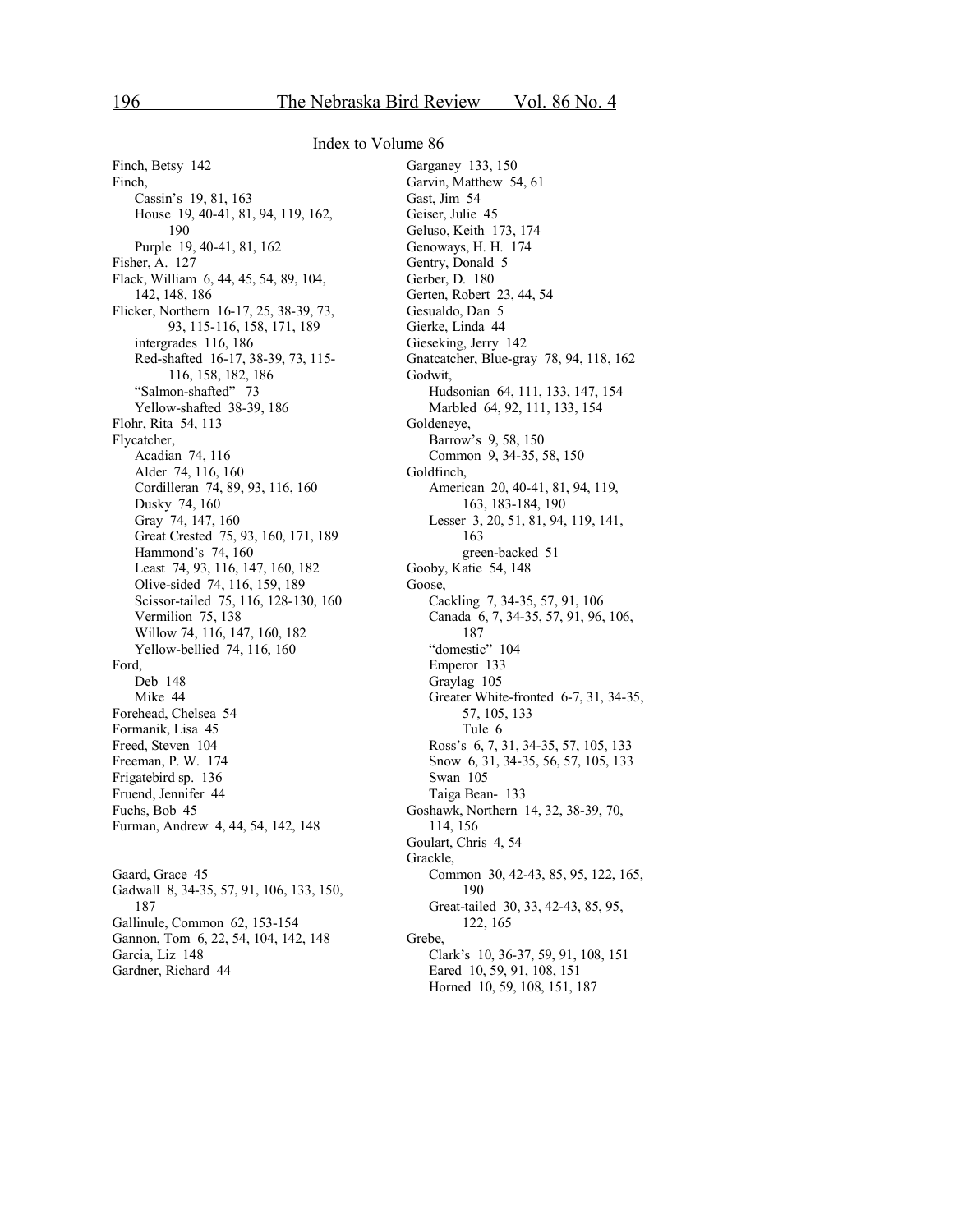Grebe, continued Pied-billed 10, 36-37, 59, 91, 108, 151, 187 Red-necked 36-37, 59, 151 Western 10, 36-37, 59, 91, 102, 108, 151, 187 Gremel, Doug 44 Vicki 44 Grenon, Alan 4, 44, 45 Gress, B. 98 Grone, Joe 45 Grosbeak, Black-headed 88, 89, 95, 123, 167, 186 Black-headed x Rose-breasted 186 Blue 88, 123, 147, 167, 190 Evening 19, 80, 139 Pine 19, 80, 139 Rose-breasted 88, 123, 167, 186 Grouse, Sharp-tailed 10, 34-35, 59, 89, 91, 107, 151, 187 Gubanyi, Joe 5, 23, 24, 44, 45, 54, 104 Gucciardo, Suzanne 44, 45, 104 Gull, Bonaparte's 11, 21, 36-37, 65, 155 California 13, 36-37, 65, 112, 155 Franklin's 13, 65, 92, 112, 155, 188 Glaucous 13, 32, 36-37, 66, 155 Glaucous-winged 66 Great Black-backed 13, 66, 155 Herring 13, 36-37, 65, 92, 112, 155 Iceland 13, 32, 36-37, 65-66, 132, 155 Kumlien's 13, 65-66 Thayer's 13, 65, 132, 155 Laughing 65 Lesser Black-backed 13, 32, 36-37, 51, 66, 112, 155 Mew 12-13, 36-37, 51, 65, 135, 140 Ring-billed 13, 36-37, 65, 92, 112, 155, 188 Sabine's 155 Gyrfalcon 17, 73 Haag, Justin 104, 148

Hackos, JoAnn 142, 148 Hagen, Catherine 54 Hajda, Tim 142 Halderman, Pat 45

Hall, Carolyn 104 John 54 Rachel 25, 27, 159 Hamilton, Luke 44, 186 Roger 44 Harding, Robin 6, 44, 45, 54, 89, 90, 104, 148 Hardman, Drake 5, 54, 104 Harman, Alex 104 Harms, Tyler 104 Harner, M. J. 180 Harrier, Northern 14, 32, 36-37, 70, 92, 114, 134, 156, 188 Harrison, C. J. O. 174 Sandy 44 Hartel, Greg 54, 104 Hatfield, Blake 44 Kadynn 54, 142, 148 Haugen, Matt 96-98, 104 Hausmann, Bob 44 Havner, James 142 Hawk, Broad-winged 70, 115, 147, 157, 188 Cooper's 14, 32, 38-39, 70, 92, 114, 124-127, 156, 188 Ferruginous 15, 39, 71, 89, 93, 115, 158 Harris's 137 Red-shouldered 3, 14, 32, 38-39, 70, 115, 147, 157 Red-tailed 3, 14, 32, 38-39, 70-71, 93, 115, 158, 188 Eastern 70 Harlan's 15, 71 Krider's 14, 158 Northern 70 Western 70 Rough-legged 15, 24, 32, 38-39, 71, 93, 158 Sharp-shinned 14, 32, 36-37, 70, 114, 124, 156, 188 Swainson's 70, 93, 115, 157-158, 188 Heckman, Alice 44, 45 Heerema, Matt 104 Heidt, Dave 5, 44, 45, 54, 104, 148, 173, 186 Heineman, Gary 45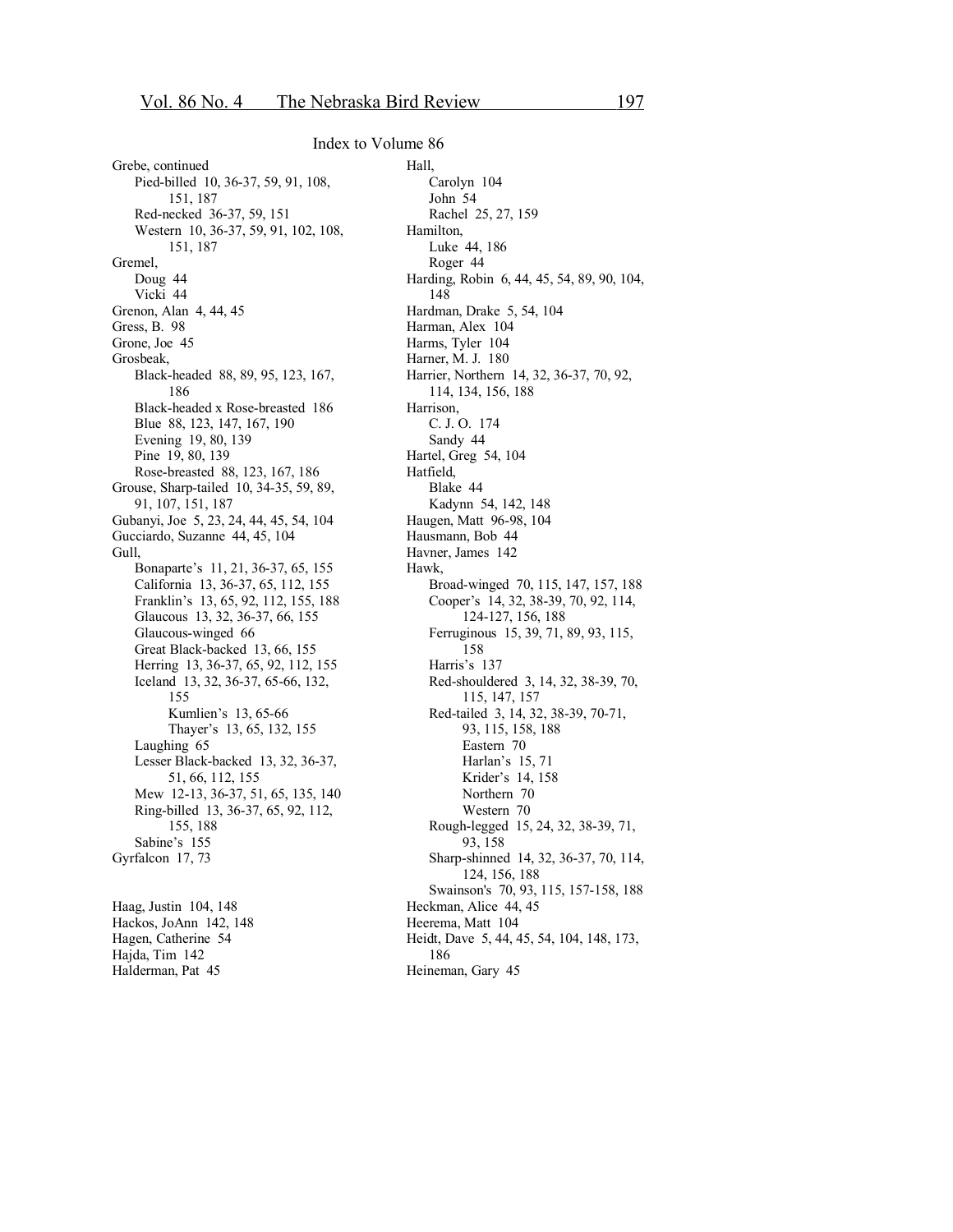Hentsch, Kat 54 Heron, Great Blue 14, 36-37, 68, 92, 113, 156, 188 Green 28, 68, 114, 147, 156, 188 Little Blue 28, 68, 114, 156 Herrick, Emily 45 Hertzog, Lynne 142 Hill, Justin 5, 54 Peter 44, 89, 173 Terese 148, 152 Hocker, Donna 54 Hoffman, J. D. 174 Hohman, W. L. 98 Holliday, Kevin 44 Hollie, David 54 Hollst, Jane 44, 148 Holmes, Frank 54 Hoppe, Ian 54 Paula 44, 54, 104 Weldon 104 Hopping, Alec 4 Hopps, Eric C. 54, 142 Hovie, Bruce 45 Huebschman, J. J. 174 Hulsey, Aaron 142 Hummingbird, Anna's 147, 151 Black-chinned 62, 102, 109-110, 135, 140, 147, 152 Broad-tailed 62, 102, 110, 151 Calliope 25, 102, 110, 153 Ruby-throated 25, 62, 102, 109, 152, 187 Rufous 102, 110, 153 Huser, Bill 45, 54, 104, 148 Hutch, Todd 54 Hutchinson, Zachariah 54

Ibis, Glossy 68, 69, 89, 92 White-faced 68-69, 92, 114, 156, 188 Inskeep, Lois 45

Jack, Palma 54 Jaeger sp. 140 Janes, Jenny 44, 45, 142 Janulewicz, Dave 44

Jaremko-Wright, Will 104 Jarvi, Esa 5, 21, 44, 45, 54, 104 Jay, Blue 17, 32, 38-39, 76, 93, 117, 161, 189 Pinyon 17, 76, 117, 161 Steller's 147, 161 Jensen, Rita 149 Steve 6 Todd 54 Johnsgard, Paul 33, 45, 57, 90 Johnson, A. M. 98 Jan 5, 23, 45, 54, 89, 90, 104, 149 Jenny Jo 54 Mark 104, 149 Michele 45 Richard 45 Rhoda 104 Jones, Adam 44 Jorgensen, Joel G. 5, 12, 22, 25, 44, 45, 54, 90, 96-97, 104, 142, 149, 180 Junco, Dark-eyed 3, 29, 42-43, 83-84, 95, 164 Cassiar 29, 43, 83, 164 Gray-headed 29, 84, 95 Oregon 29, 42-43, 84, 164 Pink-sided 29, 42-43, 84, 164 Slate-colored 29, 42-43, 83, 84, 164, 183 White-winged 29, 42-43, 84, 121, 164 Jungers, Joe 142

Kader, Karen 54, 142 Kaempfer, William 6, 149 Kahl, Steven 6 Kahle, Logan 149 Kalinay, Mary Ann 44 Kassik, Judy 142 Kavan, Tim 6, 54 Keele, Emma 186 Keeshan, Lynette 5, 44, 54, 69, 104, 149 Kelley, Jamie 45 Kenitz, Alice 4, 45, 104 Kennerley, Will 149 Kenny, Bri 149 Kent, T. H. 98 Kepler, C. B. 180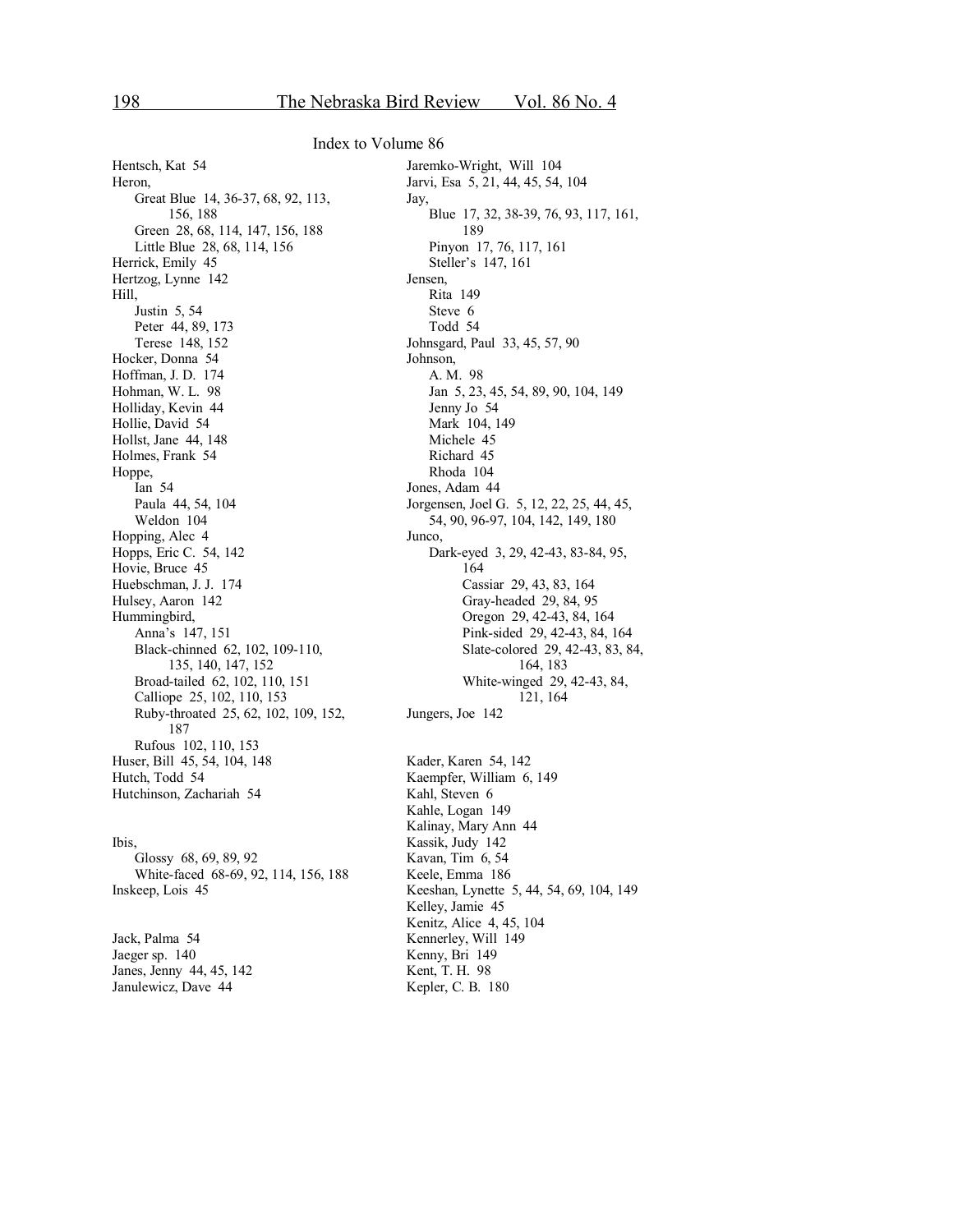Kestrel, American 17, 24, 38-39, 73, 93, 116, 159, 171, 189 Killdeer 11, 36-37, 63, 92, 111, 154, 187 King, Kelsey 44 Kingbird, Cassin's 75, 89, 93, 116, 160 Eastern 26, 75, 93, 116, 160, 189 Western 75, 93, 116, 160 Kingfisher, Belted 16, 38-39, 73, 93, 115, 158, 188 Kinglet, Golden-crowned 18, 40-41, 78, 162 Ruby-crowned 18, 40-41, 78, 94, 162, 183, 189 Kinzel, P. J. 180 Kistler, Ethan 104 Kite, Mississippi 70, 114, 147, 156-157 Kittiwake, Black-legged 155 Klaphake, Bette 44 Clem 5, 28, 44, 45, 54, 104, 149, 186 Klaver, Elena 104 Klein, John 45 Knot, Red 64, 133 Knott, Tim 45 Knudsen, June 104 Koeltzow, Nicole 54 Koenig, Jake 45 Koepke, Geraldine 44 Kolar, Jesse 54 Korver, Maria 45 Koth, Landon 55, 104, 149 Kounovsky, Josh 55 Kovanda, Jim 45 Sandy 45 Kramer, Augie 55, 104 Krapu, G. L. 180 Krasne, Julie 45 Kratter, A. W. 142 Krieser, Kermit 44 Mary 44 Kristensen, Cynthia 53 Krochuk, Bill 104 Kruse, Anne 44, 90 Ron 44, 90 Steve 6, 55, 104, 142, 149 Kuper, Catherine 45 Kuyper, Kathy 104

Labedz, Thomas 55, 173 LaFramboise, Bill 104 Nancy 104 Lane, Tim 45 Lark, Horned 17, 40-41, 76, 93, 117, 189 Larriviere, Jack 45 *Larus californicus albertaensis* 65, 155 Lassek, Terry 45 Leach, Pat 6 Lee, Jonene 45 S. A. 98 Lefever, Josh 55 Leger, Daniel 44, 45, 54, 104 Leland, Keith 104 Lemmon, Sandra 6, 55, 104 Lemons, Jeff 55 Lingle, Gary 55, 186 Littlefield, C. D. 180 Livermore, Bob 45 Lochlear, Jim 55 Lockhart, Elise 44 Longspur, Chestnut-collared 81, 89, 94, 119, 163 Lapland 20, 40-41, 81, 147, 163 McCown's 81, 90, 94, 119, 163 Smith's 81, 163 Loon, Common 13, 36-37, 67, 92, 112, 156 Pacific 13, 67, 156 Red-throated 32, 36-37, 67, 136, 155 Yellow-billed 67 Lovette, I. J. 142 Mag, Danny 142, 149 Magpie, Black-billed 3, 17, 31, 38-39, 51, 76, 93, 117, 147, 161 Magnus, W. L. 179 Maines, Brooke 142 Mallard 8, 34-35, 57, 58, 91, 106, 133, 150, 187 Maly, George 45 Mammenga, Paul 104 Mandell, Aaron 55

Manning,

John 5, 45, 55 Leanne 45 Robert 55, 149

Sam 6, 55, 104, 142, 149

199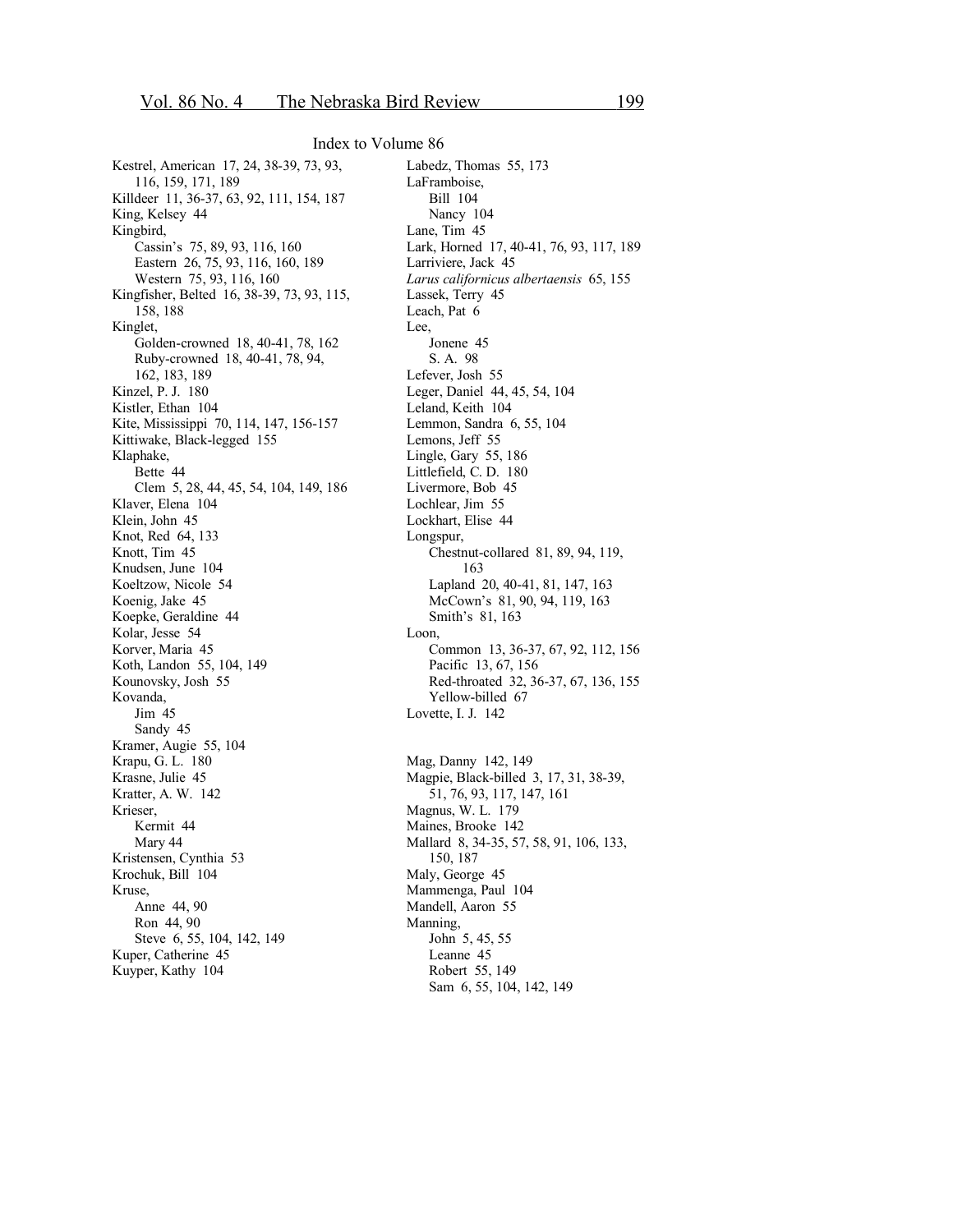Martens, David 104 Martin, Purple 76, 117, 161 Martindale, Steve 45 Maslowski, Linda 45 Pete 45 Mayes, Alie 55 McCartney, Connie 44 McCollough, Bob 45 McDaniel, Len 173 McDonald, Ryan 104 McGinty, Patricia 6 McKibbin, Don 44 LaQuita 44 McMillen, L. L. 179 McQuade, Patsy 25 Meadowlark, Eastern 3, 29-30, 84, 95, 121, 164 Western 30, 42-43, 84, 95, 121, 164, 190 Meester, Sharla 6, 45, 55, 60, 104, 142, 149 Meiberg, Diane 142 Meiborg, Andrew 55, 104 Mellberg, Bruce 45 Melvin, S. M. 180 Merganser, Common 10, 34-35, 58, 107, 150 Hooded 9, 31, 34-35, 58, 102, 107, 150 Red-breasted 10, 34-35, 58, 91, 150 Merlin 17, 24, 32, 38-39, 73, 116, 159, 189 Mikkola, H. 174 Miller, C. 174 Hailey 45 Sam 55 Minchow, Ingrid 44 Mark 44 Mlodinow, Steve 149 Mockingbird, Northern 19, 80, 119, 162 Moline, Tony 149 Mollenhauer, Jeffrey 104 Mollhoff, Wayne 55, 89, 104, 119, 128- 130, 168-174 Moore, Andy 45 Morris, Steve 6, 44, 55, 104, 149

Murphy, John 44 Kate 45 Kevin 44 Murray, Christopher 149, 181-185 Nelson, D. 98 Nesbitt, S. A. 180 Neuharth, Laurie 5 Newman-Dilfer, Andrew 55 Nielsen, Nate 44 Nighthawk, Common 61, 91, 108, 151, 187 Night-Heron, Black-crowned 22, 68, 92, 114, 156, 188 Yellow-crowned 22, 68, 114 Nikkila, Jonathan 5, 44, 55, 104, 14 Nikolai, Gloria 55 Noll, Carlton 104 Novak, Lana 45 Null, Jan 45 Nutcracker, Clark's 3, 17, 76 Nuthatch, Pygmy 18, 41, 77, 89, 94, 118, 141, 161, 182, 184 Red-breasted 18, 32, 40-41, 77, 94, 118, 161, 189 White-breasted 18, 32, 40-41, 77, 94, 118, 161, 182, 185, 189 Nyffeler, Marsha 142, 149 Ochsner, Kathy 44

Jim 44, 55, 104 Olsen, Dave 104 Olson, Chris 142 *Oreothlypis celata orestera* 165 Oriole, Baltimore 84, 121, 164, 186, 190 Baltimore x Bullock's 84, 186 Bullock's 84, 90, 95, 121, 164, 186 Hooded 141 Orchard 26, 84, 95, 121, 164 Orr, Vicki 44 Oslund, Fred 107 Osprey 14, 51, 69, 92, 114, 156, 188 Otte, C. 98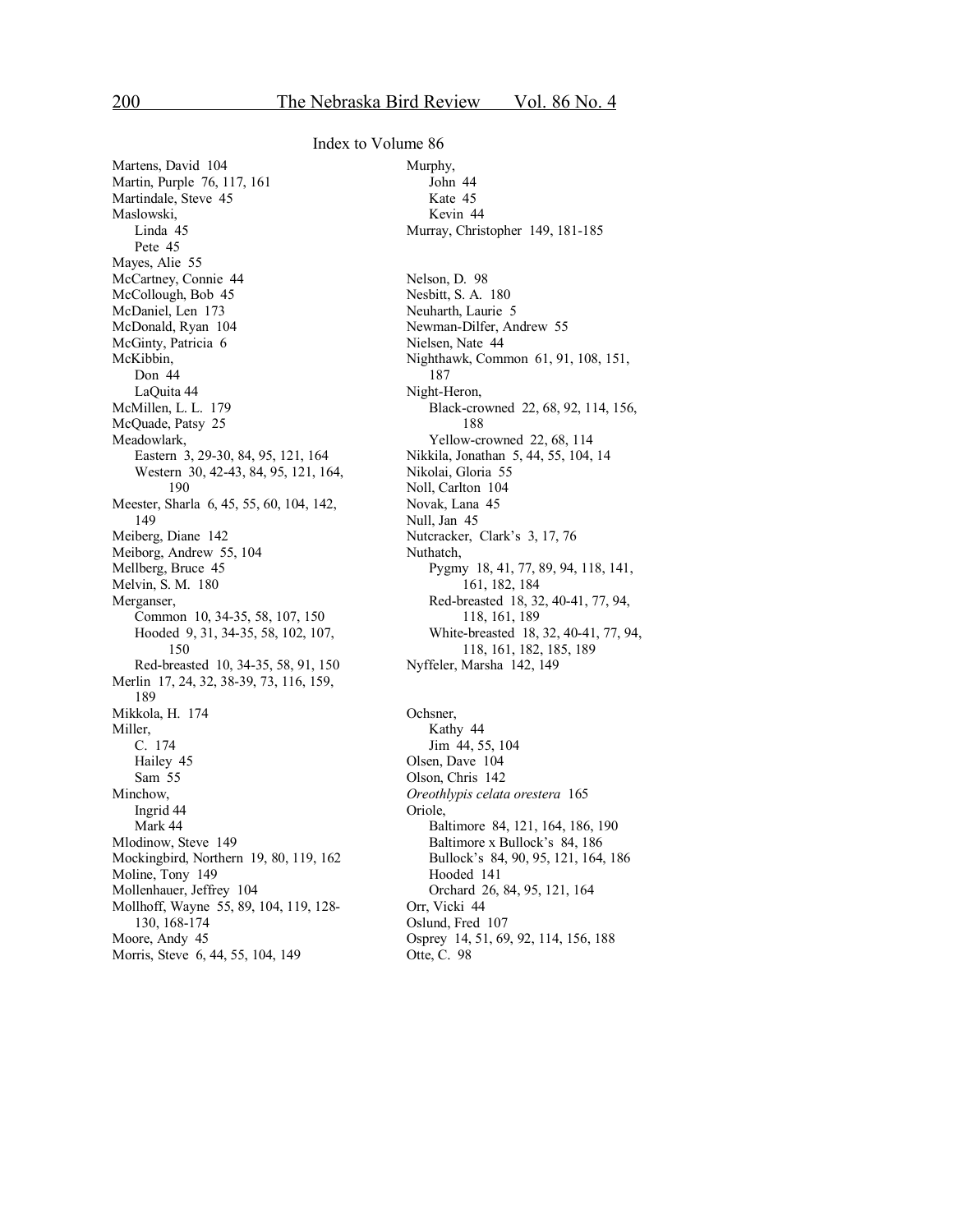Ovenbird 85, 95, 102, 122, 165, 183 Owl, Barn 3, 15, 72, 115, 158 Barred 3, 16, 32, 38-39, 51, 72, 115, 147, 158 Burrowing 16, 72, 89, 93, 115, 158 Eastern Screech- 15, 38-39, 72, 89, 93, 115, 158, 171, 172, 188 Great Horned 3, 15, 38-39, 72, 93, 115, 158, 188 "Artic" 3, 15 Long-eared 16, 38-39, 72, 115, 158 Northern Saw-whet 16, 72, 115, 158, 168-174 Short-eared 16, 38-39, 72, 115, 158 Snowy 15-16, 24, 33, 39, 72, 158

Padelford, Babs 28, 45, 55, 142, 149, 161 Loren 27, 45, 55, 142, 149, 161 Palmer, J. S. 98 Pamperl, Anne 4, 45 Panella, Melissa 55, 149 Parkin, Barry 55 Partridge, Gray 10, 59, 102, 107, 151 Parula, Northern 86, 122, 165 Paseka, Don 31-33, 44, 45, 90, 149 Janis 44, 45, 90, 149, 186 *Passerella iliaca iliaca* 164 *zaboria* 164 Patti, S. T. 98 Pearse, A. T. 180 Pelican, American White 3, 13-14, 21, 36-37, 67, 92, 113, 156, 188 Pella, Theresa 45, 55 Petersen, Jim 5, 45, 55, 149, 166 Peterson, Brian 4, 8-9, 21, 26, 27, 28, 44, 45, 55, 104, 142, 149 Mark 55 Phalarope, Red 65, 134 Red-necked 65, 89, 92, 112, 134, 155 Wilson's 65, 92, 112, 134, 155 Pheasant, Ring-necked 10, 34-35, 59, 91, 107, 151, 187 Phoebe, Eastern 74-75, 93, 116, 160, 182, 189 Say's 75, 89, 93, 116, 160, 189

*Picoides pubescens leucurus* 51, 73 *medianus* 51, 73 Pieplow, Nathan 104 Pierson, Andrew 4, 104 Pigeon, Band-tailed 51, 59, 60 Rock 10, 36-37, 59, 91, 107, 151, 187 Pintail, Northern 8, 34-35, 58, 91, 106, 133, 150, 187 Pipit, American 32-33, 40-41, 80, 162, 190 Sprague's 80, 162 Plock, Linda 45, 55 Plover, American Golden- 63, 110, 154, 186, 187 Black-bellied 63, 92, 110, 154 Mountain 63, 111, 154 Piping 63, 111, 153, 154 Semipalmated 63, 111, 154 Snowy 63 Poorwill, Common 61, 108, 151 Power, Phillip 55 Prettyman, Cathy 44 Prairie-Chicken, Greater 10, 34-35, 59, 91, 107, 151, 187 Probst, Jerry 45 Puckette, Sarah 45 Pyper, Kathleen 44

Quinn, Susan 55, 104, 149

Rabbe, Matt 154 Rail, Black 62 King 62 Virginia 11, 32, 36-37, 62, 89, 91, 110, 153 Yellow 62, 153 Randolph, Lanny 5, 44, 55, 149 Rankin, David 149 Rasmussen, P. C. 142 Rick 44 Ratzlaff, Deb 44, 45 Neal 6, 44, 45, 55, 149 Raven, Common 3, 17, 140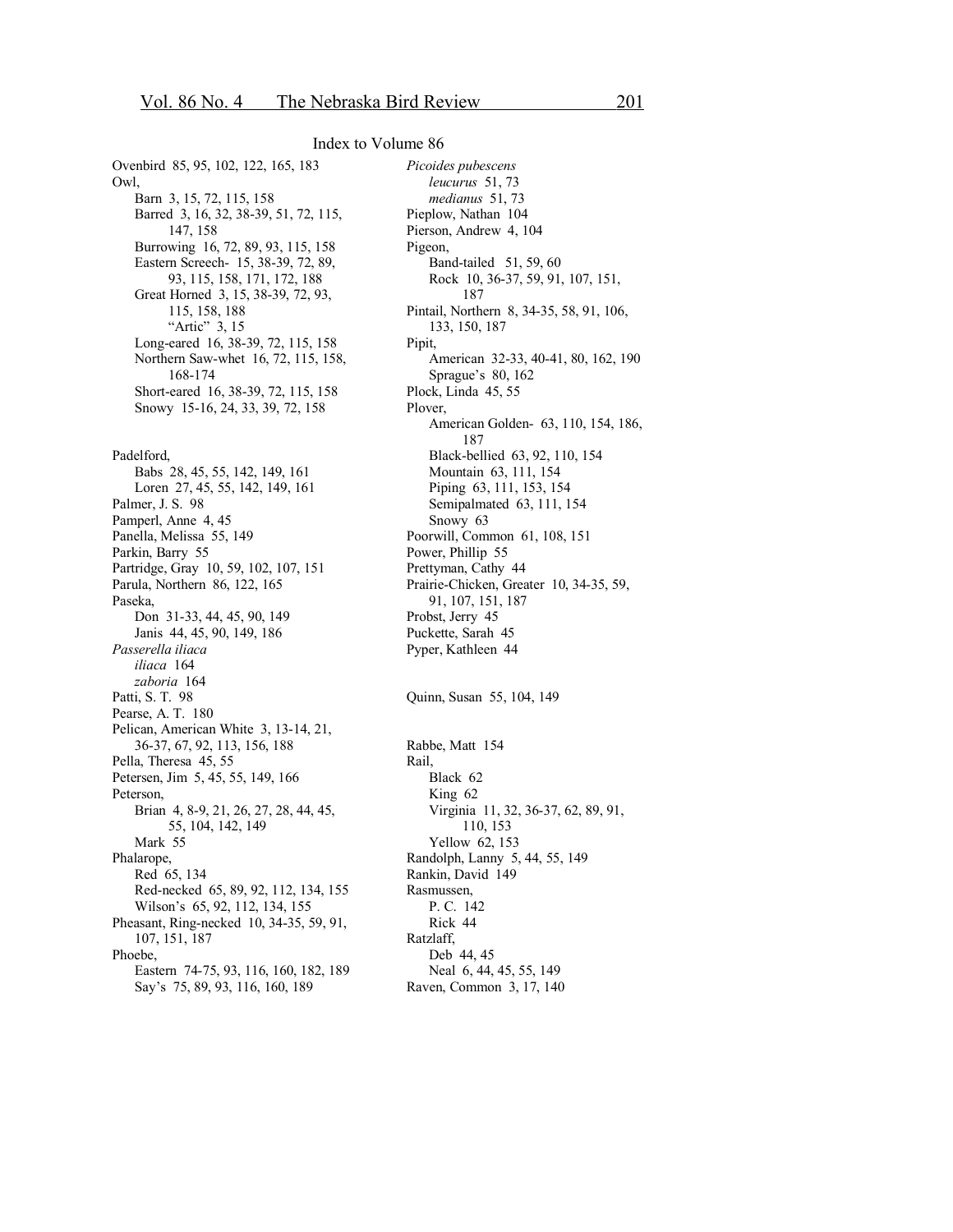Raynor, E. J. 45, 55, 104, 142, 149 Ream, Ben 55, 149 Redhead 8, 34-35, 58, 91, 106, 150, 187 Redpoll, Common 3, 19, 40-41, 81, 147, 163 Redstart, American 86, 95, 122, 147, 165, 183 Regan, Shannon 55 Regosin, J. V. 130 Reisman, Art 142 Reitan, Ken 45 Remsen, J. V. 142 Reyer, Al 45, 104 Cindy 45 Richardson, Abbe 44 Richter, Jean 45 Rink, Justin 5, 15, 45, 55, 104, 142, 149 Rising, J. D. 142 Roadrunner, Greater 108 Robbins, M. B. 98 Roberts, Gary 5, 27, 31, 44, 45, 55, 142, 149 Robin, American 19, 27, 40-41, 80, 94, 119, 162, 183, 189 Roche, Richard 109 Rohwer, Vanya 104 Roisen, Paul 55, 104, 149 Romano, Ron 142 Roragen, Keith 5, 55 Rosy-Finch, Gray-crowned 19, 33, 40- 41, 81, 162 Rowland, Erin 44 Ruff 64, 133 Rustad, Carol 45 St. Sauver, Jason 5, 45, 56, 104, 142, 149 Sammons, Rick 149 Samusevich, Cheryl 26 Sandahl, Dave 104 Sanderling 64, 92, 111, 133, 154

Sanders, Ben 104 Sandifer, Ben 55 Sandpiper, Baird's 3, 11, 32, 37, 64, 92, 111, 133, 154 Buff-breasted 64, 111, 133, 154 Curlew 133 Least 64, 111, 133, 154, 187 Pectoral 64, 111, 133, 154, 188 Semipalmated 64, 92, 111, 134, 154

Sandpiper, continued Sharp-tailed 133 Solitary 65, 92, 112, 134, 155, 188 Spotted 65, 92, 112, 134, 155, 188 Stilt 64, 92, 111, 133, 154 Upland 63, 92, 111, 133, 154 Western 64, 111, 134, 154 White-rumped 64, 111, 133, 147, 154 Sapsucker, Red-naped 73, 147, 158, 159, 186, 188 Williamson's 137-138 Yellow-bellied 16, 38-39, 73, 158 Scaup, Greater 8, 34-35, 58, 102, 106-107, 150 Lesser 8, 34-35, 58, 91, 107, 150, 187 Schaefer, Brisco 44 Schilmoeller, Mike 24 Schiltz, Amber 90 Schmid, Rick 44, 45, 104, 149 Schmidt, Scott 6, 45 Tom 149 Schmitt, Steve 45 Scholar, Eric 45 Schukman, John 55 Schumacher, Kyle 44 Schwartz, Shari 44, 45, 56, 104, 142, 149 Schwery, Duane 22 Kathy 5, 45, 149 Scoter, Black 9, 33, 35, 58, 150 Surf 58, 150 White-winged 9, 34-35, 58, 150 Seibel, D. 98 Shadle, Colleen 45 Steve 45 Sharpe, R. S. 180 Sheffield, Amy 149 Shoveler, Northern 7, 34-35, 57, 91, 106, 133, 150, 187 Shurtliff, Matt 5, 56, 104 Shuster, Ken 44, 56 Shrike, Loggerhead 17, 38-39, 75, 93, 117, 160 Northern 17, 38-39, 75, 134, 160 Siegfried, Ruben 6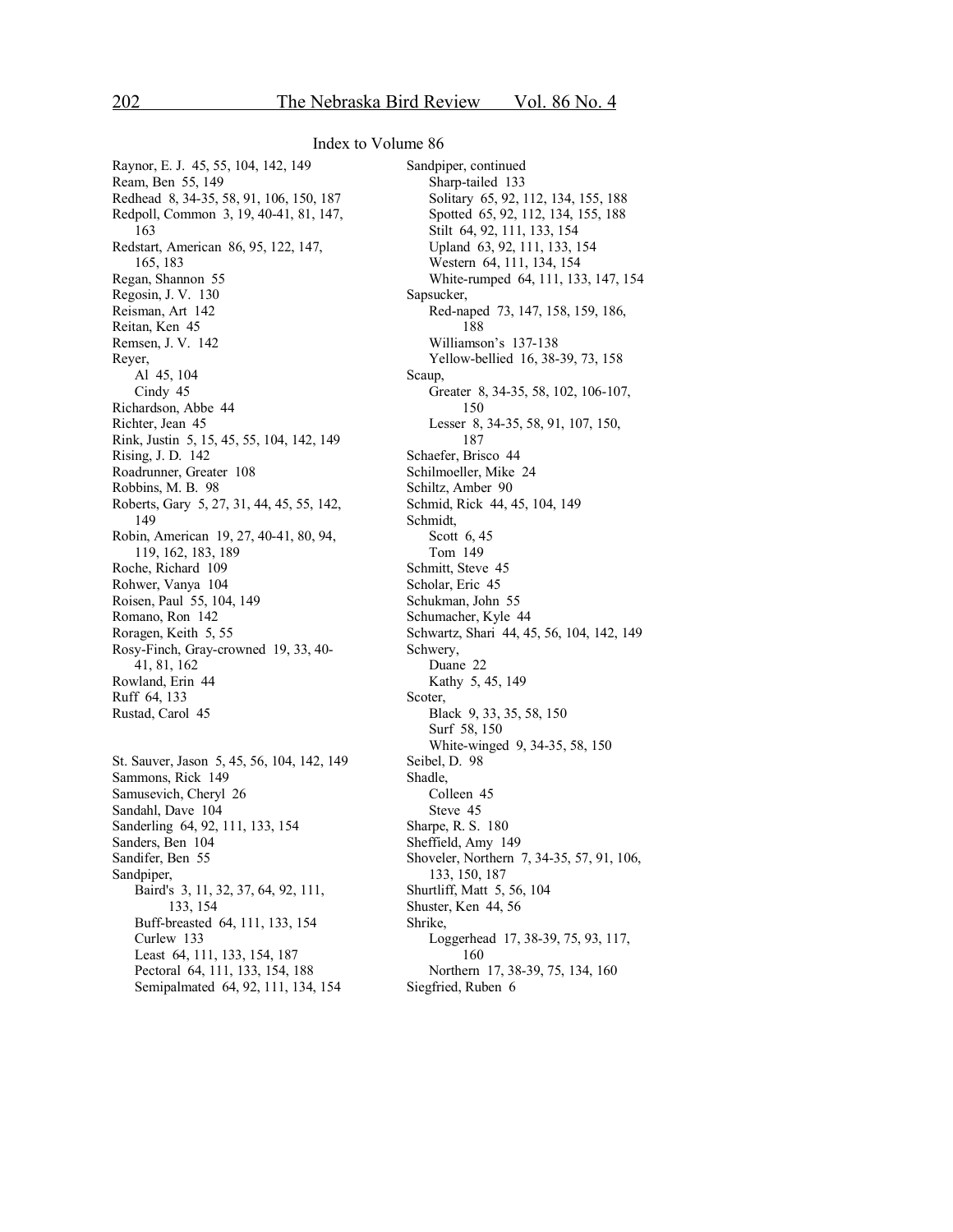Silcock, W. Ross 3-20, 29-30, 44, 50-89, 102-123, 142, 146-167, 174, 180, 186 Siskin, Pine 20, 40-41, 51, 81, 94, 119, 163 Sittel, Matthew 56 Skaggs, Kent 5, 44, 56, 104, 142 Small, Gary 56 Jan 56 Smith, Joshua 56 Marie 45, 102, 104, 109, 110, 149 Rod 45, 104 Snipe, Wilson's 11, 36-37, 65, 112, 134, 155, 188 Solitaire, Townsend's 18, 40-41, 78, 162, 183 Sora 62, 91, 110, 153, 187 Sparling, D. W. 180 Sparrow, American Tree 3, 20, 33, 42-43, 82, 163 Baird's 83 Brewer's 82, 90, 94, 120, 163 Cassin's 82, 120, 163 Chipping 20, 82, 94, 120, 163, 183- 184, 190 Clay-colored 82, 94, 163, 183, 190 Field 20, 42-43, 82, 94, 120, 163, 190 Fox 3, 20, 42-43, 83, 164 eastern x western 164 Golden-crowned 139 Grasshopper 23, 83, 95, 120, 163 Harris's 29, 42-43, 83, 121, 164 Henslow's 83, 120, 163 House 19, 33, 40-41, 80, 94, 119, 162, 190 Lark 82, 94, 120, 163, 190 LeConte's 31, 42-43, 83, 134, 163 Lincoln's 29, 83, 95, 164, 183, 190 Nelson's 83, 164 Savannah 20, 82-83, 120, 163, 190 Song 20, 42-43, 83, 95, 102, 120- 121, 164, 190 Swamp 29, 42-43, 83, 121, 164 Vesper 82, 120, 163, 190 White-crowned 29, 33, 42-43, 83, 95, 164, 183, 185 White-throated 29, 42-43, 83, 164, 183, 190 Spencer, Seena 56 Stage, Dave 56, 149

Starling, European 19, 33, 40-41, 80, 94, 119, 162, 190 Stearns, Ruth 44, 45, 56, 85, 89, 90, 104, 142, 149 Stepleton, Ellen 45 *Sterna* sp. 67 Stevens, Sheila 45 Stevenson, April 45 Stilt, Black-necked 63, 89, 91, 110, 154 Stolz, D. F. 142 Scott 56 Stoner, Derek 149 Stougard, Bailey 45 Strand, Caleb 56 Straus, Barbara 56 Strazdas, Traci 142 Stringham, Ned 45 Stuart, Tyler 6 Stubbs, Ben 104 Sullivan, John 104, 142 Kirsten 56 Linda 104, 149 Svensson, Ola 44 Swallow, Bank 77, 94, 102, 118, 161, 189 Barn 77, 94, 118, 161, 189 Cliff 27, 77, 94, 118, 161, 189 Northern Rough-winged 77, 94, 117, 161, 189 Tree 76, 93, 117, 161, 189 Violet-green 76-77, 89, 93, 117, 161 Swan, Mute 7, 57, 140, 150 Trumpeter 7, 21, 31, 34-35, 57, 106, 150, 187 Tundra 7, 57, 150 Swanson, D. L. 98 Heidi 44 Phil 21, 23, 24, 45, 56, 149 Swengel, S. R. 180 Swenson, Jim 56, 104, 149 Linda 56, 104, 149 Sweet, Jill 45 Josh 45 Swift, Chimney 62, 91, 109, 147, 152, 187 White-throated 62, 89, 91, 109, 152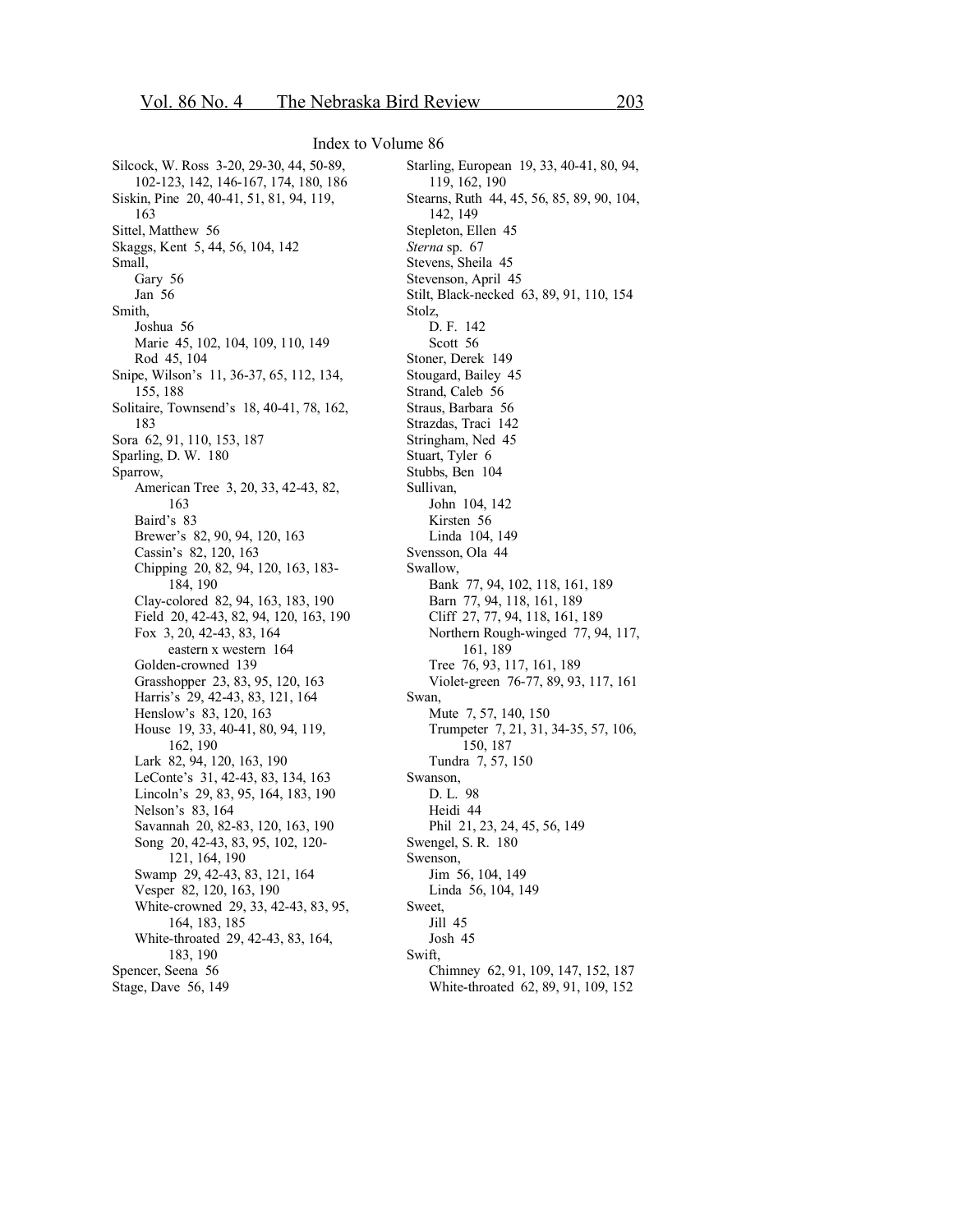Tacha, T. C. 180 Tallman, D. A. 98 Taylor, Bailey 45 Shawn 104 Tanager, Scarlet 88, 123, 167 Summer 88, 123, 167 Western 88, 89, 95, 123, 142, 167, 183 Teal, Blue-winged 7, 34-35, 57, 91, 106, 133, 150, 187 Cinnamon 57, 89, 91, 106, 133, 150 Green-winged 8, 31, 34-35, 58, 91, 106, 133, 150, 187 Temple, S. A. 180 Tern, Arctic 51, 66 Black 66, 92, 112, 155, 188 Caspian 66, 112, 147, 155 Common 51, 66-67, 112, 155 Forster's 67, 112, 155, 188 Least 66, 112, 155 Thiele, Jason 104, 149 Thomas, David 56 Thompson, M. C. 98 Thoren, Robert 104 Thornton, Bethany 44, 45 Thrasher, Brown 19, 40-41, 80, 94, 119, 147, 162, 183, 190 Curve-billed 138 LeConte's 134 Sage 80, 119, 162 Thrush, Gray-cheeked 79, 119 Hermit 18, 40-41, 79-80, 141, 162, 183 gray-flanked 51, 79-80 Swainson's 79, 94, 119, 162, 183 Thrush, continued Varied 19, 141, 147, 162 Wood 80, 102, 119, 162 Timm, Paul 45, 56, 104 Titmouse, Tufted 18, 40-41, 77, 118, 147, 161 Toll, Jerry 44, 45, 149, 172, 173 Tolzmann, Simon 104 Tonnessen, David 5, 149

Towhee, Eastern 20, 82, 120, 163, 186 Eastern x Spotted 120, 186 Green-tailed 82, 119, 163 Spotted 20, 40-41, 82, 94, 120, 163, 183, 186, 190 Towler, Rob 45 Truex, Lou 104 Mary 104 Turkey, Wild 10, 33, 34-35, 59, 91, 108, 151, 187 Turnstone, Ruddy 64, 111, 133, 154 Turrentine, Melissa 105 Tyser, Rob 56 Usasz, Moni 45 Van Brocklin, Marika 186 Van Den Broeke, Bethany 45 Cynthia 5, 45, 56, 142, 149 Matthew 5, 45, 56, 142, 149 Rebekah 45 Vanderpoel, John 5 Varvel, Nick 6, 44, 56, 142 Veery 78, 90, 94, 118, 162 Vireo, Bell's 75, 93, 117, 160, 189 Blue-headed 75, 117, 160 Cassin's 75, 79-80, 160, 182 Philadelphia 76, 161 Plumbeous 75, 89, 93, 102, 117, 161 Red-eyed 76, 93, 117, 161, 182 Warbling 76, 93, 117, 161, 189 western subspecies 161 White-eyed 75, 138 Yellow-throated 75, 117, 160 *Vireo gilvus brewsteri* 161 Vohs, P. A. 180 Von Ehwegen, Jerry 45 Vrtiska, Mark 57, 105 Vulture, Black 137 Turkey 14, 69, 92, 114, 156, 188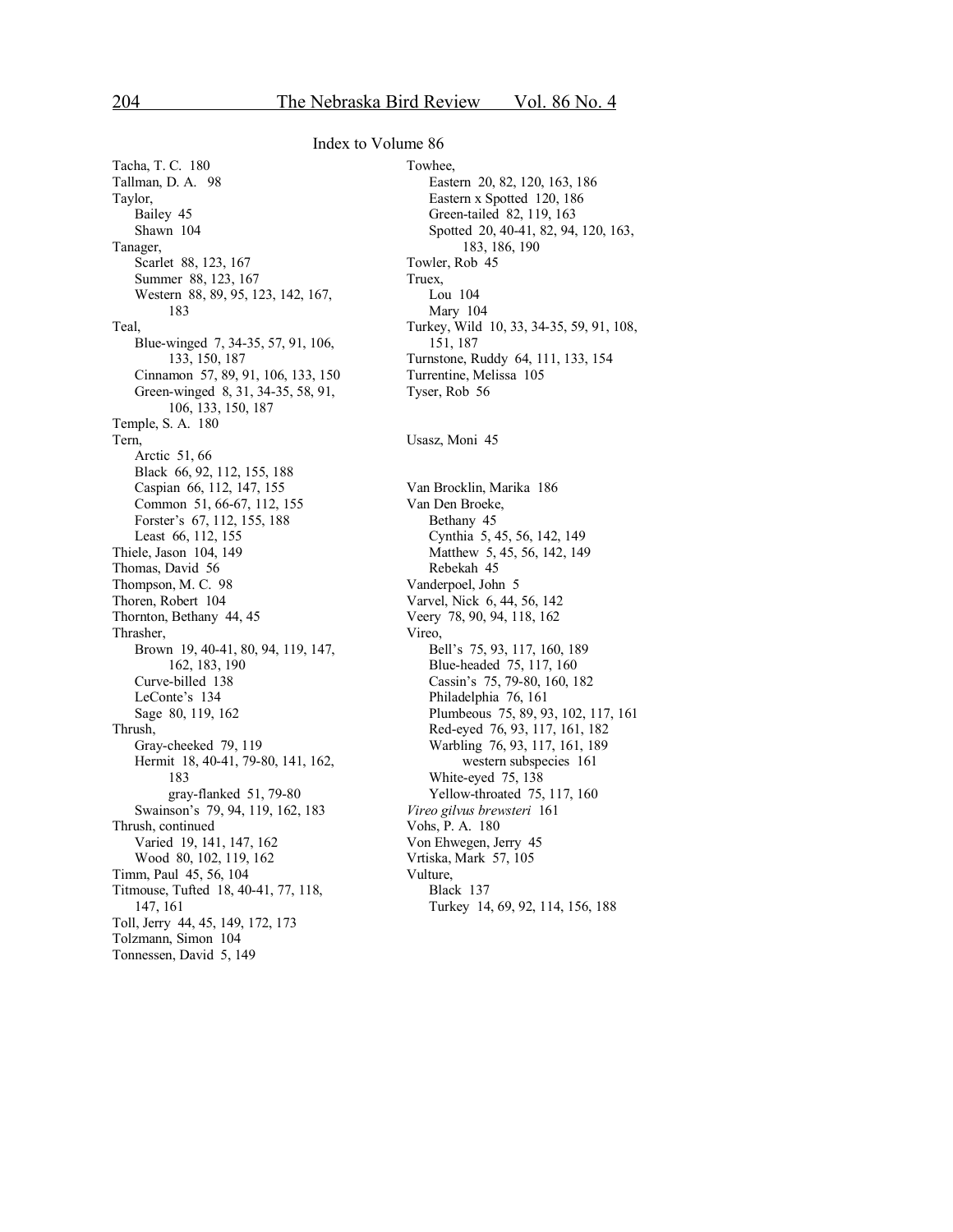Wagner, Mike 44 Wakefield, Trish 45 Walbek, Glen 5, 56, 142 Walgren, Bruce 44 Walker, T. J. 6, 44, 45, 56, 105, 142, 149 Walkinshaw, L. H. 180 Walz, Bobby 149 Warbler, Bay-breasted 23, 51, 87, 165 Black-and-white 85, 95, 122, 165 Blackburnian 87, 147, 165-166 Blackpoll 51, 87, 95, 123, 184 Black-throated Blue 87, 141 Black-throated Gray 87 Black-throated Green 88, 147, 167 Blue-winged 85, 165 Canada 88, 147, 167 Cape May 86, 139 Cerulean 86, 122 Chestnut-sided 51, 87, 122, 166, 184 Connecticut 86 Golden-winged 85, 165 Hooded 86, 89, 95 Kentucky 86, 122, 165 MacGillivray's 86, 122, 165 Magnolia 51, 86, 87, 122, 147, 165 Mourning 86, 122, 165 Nashville 86, 165, 181-183, 190 Orange-crowned 3, 26, 30, 86, 95, 165, 183, 185, 190 western subspecies 165 Palm 3, 30, 51, 87, 167, 181-184 Pine 87, 167 Prairie 87 Prothonotary 85, 122 Swainson's 26, 51, 85 Tennessee 85, 122, 165, 190 Townsend's 79-80, 87, 167 Wilson's 88, 95, 123, 167, 183, 190 Worm-eating 85, 139 Yellow 87, 95, 122, 166, 190 Yellow-rumped 30, 33, 42-43, 87, 95, 167 Audubon's 87, 123, 167, 183 Myrtle 87, 123, 167, 183, 185 Yellow-throated 87, 123, 147, 166, 167 Ward, Evan 5, 56 Warrick, Gordon 24 Waterthrush, Louisiana 85, 122, 147, 165 Northern 85, 95, 165

Waxwing, Bohemian 19, 80 Cedar 19, 40-41, 80, 94, 119, 162, 183, 190 Wehtje, Walter 6 Weidemann, Don 5, 56, 105, 149 Marion 5, 56, 105, 142, 149 Weidensaul, S. 174 Weixelman, Chris Tee 5 Wells, Bob 45, 56 Wessel, Scott 56 Wheeler, Ben 149 Whimbrel 63, 89, 92, 133 Whip-poor-will, Eastern 61, 109, 151 Whistling-Duck, Black-bellied 56, 102, 105 Fulvous 22, 96-98, 102, 105 White, Bruce 105 Whited, D. C. 180 Whitney, Ron 102 Susan 102 Wickersham, Jeanine 44 Sue 44 Wiese, Denise 44, 56 Joshua D. 44, 175-180 Wigeon, American 8, 34-35, 57, 91, 106, 133, 150, 187 "White-cheeked" 57 "Storm" 57 Eurasian 133 Wiggins, Andrea 149 Willet 65, 92, 112, 134, 155 Williamson, Charlie 45 Sheri 109 Willison, Michael 5, 56, 71, 142, 149 Wilson, Julia 149 Wingert, Neil 105 Winker, K. 142 Winkler, Suzanne 56 Winter, Elizabeth 105, 142, 149, 157 Wolff, Duane 44, 45 Woodcock, American 27, 64, 112, 134, 155 Woodward, Cole 45